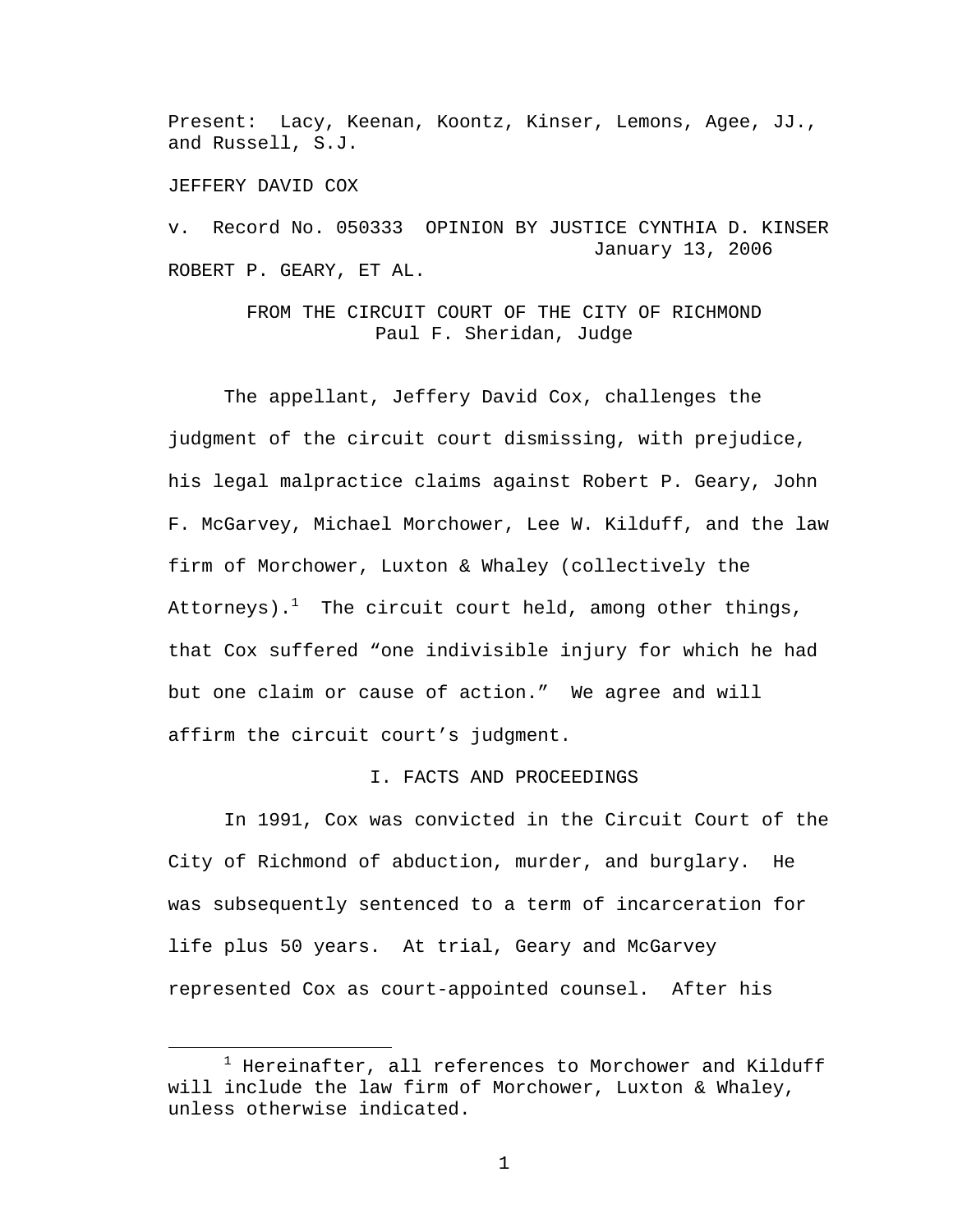convictions, Cox retained Morchower and Kilduff to represent him on appeal.

In 1997, Cox petitioned for a writ of habeas corpus.<sup>2</sup> In an order dated November 14, 2001, the Circuit Court of the City of Richmond granted Cox habeas corpus relief. $^3$  The next day, in the criminal case of Commonwealth v. Cox, the Commonwealth and Cox jointly moved to vacate the 1991 convictions and dismiss the underlying indictments. The Circuit Court of the City of Richmond granted the motion and entered an order vacating Cox's 1991 convictions, dismissing the indictments, and releasing Cox from custody. Id. At the time of his release, Cox had served approximately 11 years of his sentence.

 In December 2001, Cox requested assistance from a member of the Senate of Virginia in procuring compensation from the Commonwealth for his wrongful incarceration. The General Assembly approved "An Act for the relief of Jeffery

<sup>2</sup>  $2$  The 1997 petition for a writ of habeas corpus was the third such petition filed by Cox.

<sup>&</sup>lt;sup>3</sup> The circuit court initially dismissed Cox's petition for a writ of habeas corpus. Cox petitioned for an appeal to this Court from that judgment. While his petition for appeal was pending, the parties advised the Court that they had settled the matters in controversy, and we therefore remanded the habeas petition to the circuit court for entry of an order carrying out the terms of the settlement. In the circuit court, the Attorney General of Virginia, who represented the respondent in the habeas proceeding, moved to grant Cox a writ of habeas corpus.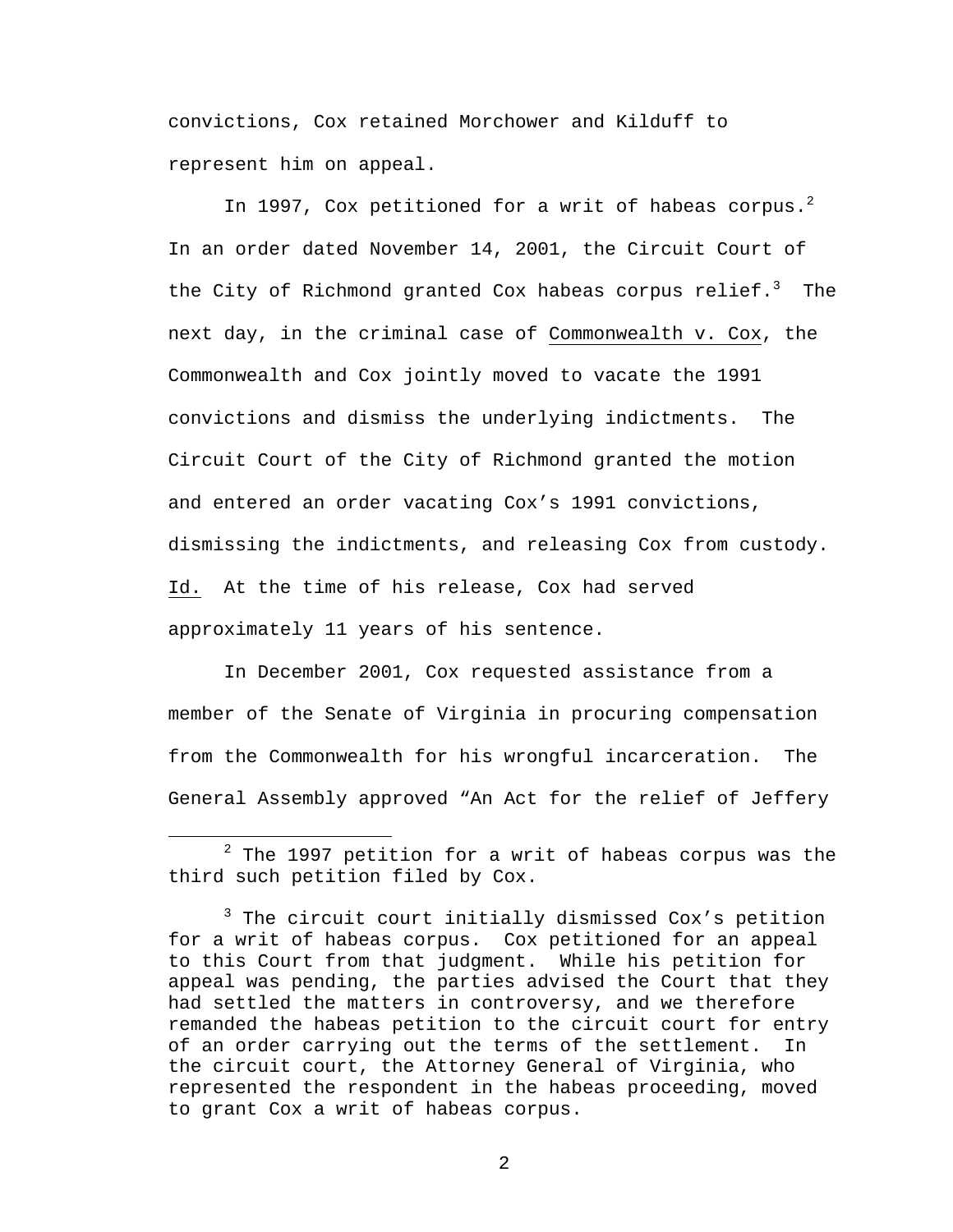D. Cox" (the Act) on April 7, 2002. 2002 Va. Acts ch. 746. In relevant part, the Act stated:

 Whereas, Jeffery D. Cox (Cox) was arrested on October 18, 1990 in the City of Richmond and charged with First Degree Murder, Abduction with Intent to Defile and Breaking and Entering; and

 Whereas, on February 13, 1991, Cox was convicted of these charges and sentenced to life imprisonment plus fifty years; and

. . .

 Whereas, new evidence was revealed which supported Cox's innocence of the crimes including confessions by other parties; and

 Whereas, based on this new evidence, the Office of the Attorney General reached a settlement agreement with Cox resulting in the Richmond Circuit Court entering an order on November 14, 2001 vacating the convictions; and

. . .

 Whereas at the time of his arrest, Cox was employed as an air conditioning repairman and was working towards obtaining his tradesman's certification as an electrician; and

 Whereas, Cox has lost income and a promising career during his eleven years of incarceration; and

 Whereas, Cox has also suffered severe physical, emotional and psychological damage as a result of this wrongful incarceration and has no other means to obtain adequate relief except by action of this body; now, therefore,

 Be it enacted by the General Assembly of Virginia:

1. § 1. That there shall be paid for the relief of Jeffery D. Cox from the general fund of the state treasury, upon execution of a release of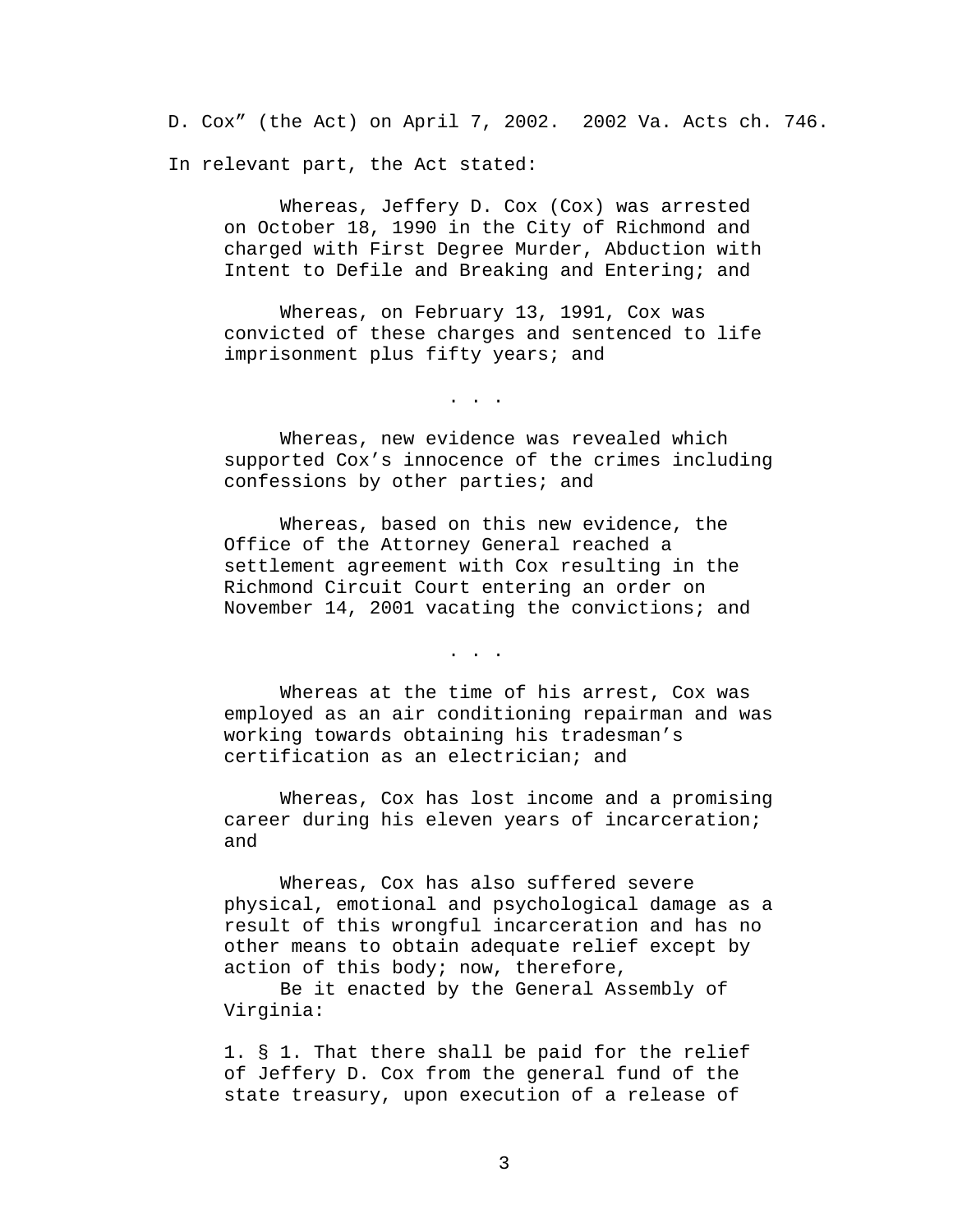all claims he may have against the Commonwealth or any agency, instrumentality, officer, employee, or political subdivision in connection with the aforesaid occurrence, (i) the sum of \$350,000 to be paid to Jeffery D. Cox on or before August  $1, 2002$ ... and (ii) an annuity for the primary benefit of Jeffery D. Cox . . . in the cumulative amount of \$400,000.

As required by the terms of the Act, Cox subsequently executed a document releasing

all claims [Cox] may have against the Commonwealth or any agency; instrumentality; officer; employee or political subdivision of the Commonwealth in connection with [his] arrest, conviction and incarceration during the time period 1990-2001, subsequently vacated by the Richmond Circuit Court, and more specifically described in the Virginia Acts of Assembly 2002.

 Two years later, in November 2003, Cox filed the motion for judgment in the present case alleging that the Attorneys each "fail[ed] to comply with the applicable standard of care as . . . Cox's attorney" and breached their respective "contract of representation" with Cox. Cox sought damages from the Attorneys, jointly and severally, for

punishment; incarceration; personal injuries; pain and suffering; severe mental anguish; emotional distress; loss of income; humiliation, indignities and embarrassment; degradation; injury to reputation; permanent loss of natural psychological development; and restrictions on all forms of personal freedom including but not limited to diet, sleep, personal contact, educational opportunity, vocational opportunity, athletic opportunity, personal fulfillment,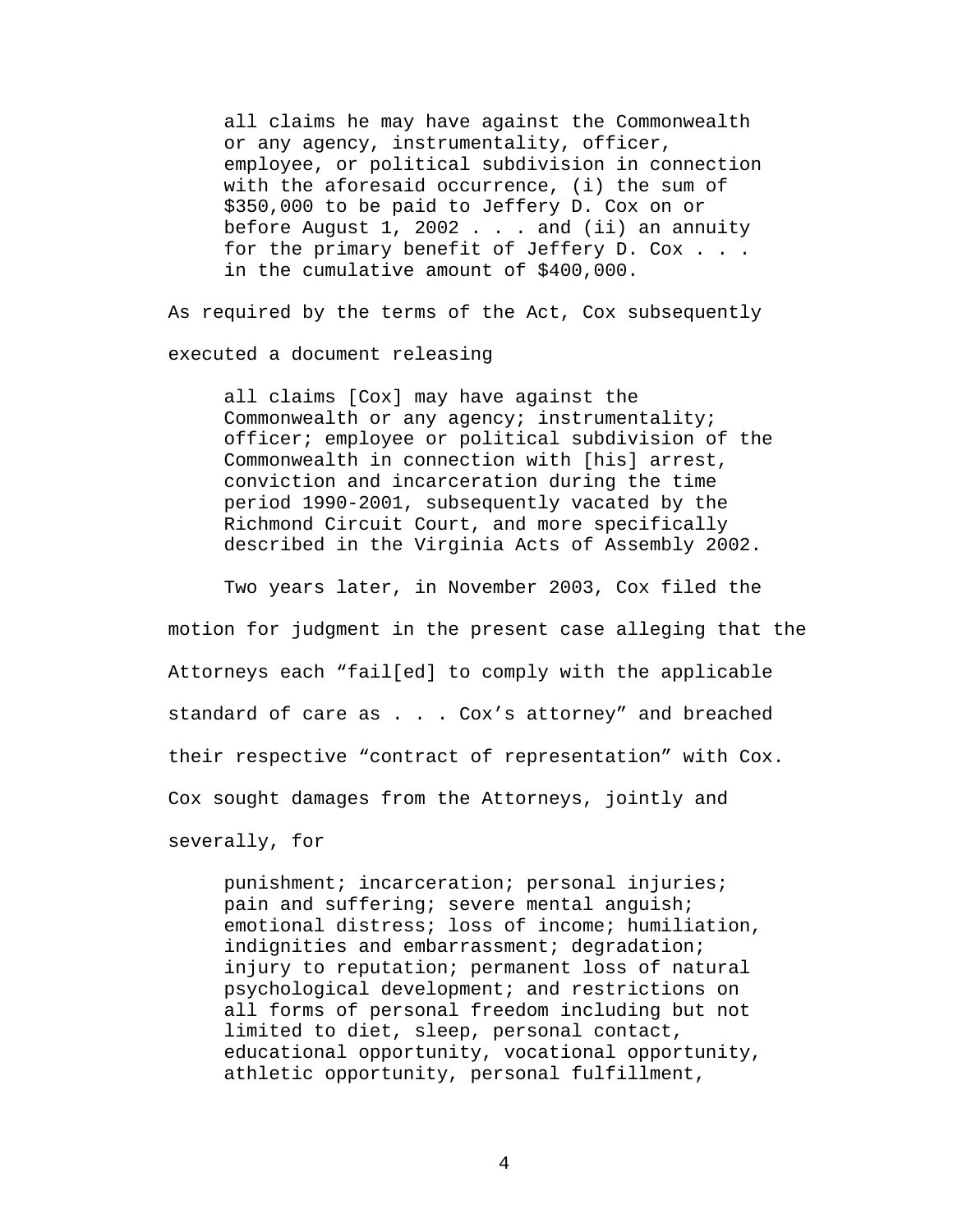sexual activity, family relations, recreation, travel, enjoyment and expression.

The Attorneys countered with numerous defensive pleadings, motions, and special pleas. After hearing argument and considering the parties' memoranda on the various motions and other filings, the circuit court dismissed Cox's claims and the motion for judgment with prejudice. In its final order, the circuit court made the following rulings:

1. This Court has subject matter jurisdiction to entertain the claims asserted by the plaintiff in the Motion for Judgment by which he initiated this action (the "Motion for Judgment").

2. The plaintiff has standing to bring this action.

3. The claims asserted by the plaintiff in the Motion for Judgment are not time barred.

4. The claims asserted by the plaintiff in the Motion for Judgment are not barred by collateral estoppel.

5. The injuries suffered by the plaintiff from his incarceration referred to in the Motion for Judgment constitute one indivisible injury for which he had but one claim or cause of action.

6. The habeas relief granted to the plaintiff by this Court was based on newly discovered evidence.

7. An Act for the Relief of Jeffery D. Cox preempted any cause of action the plaintiff may otherwise have had for his incarceration, and there is no civil action that survives it.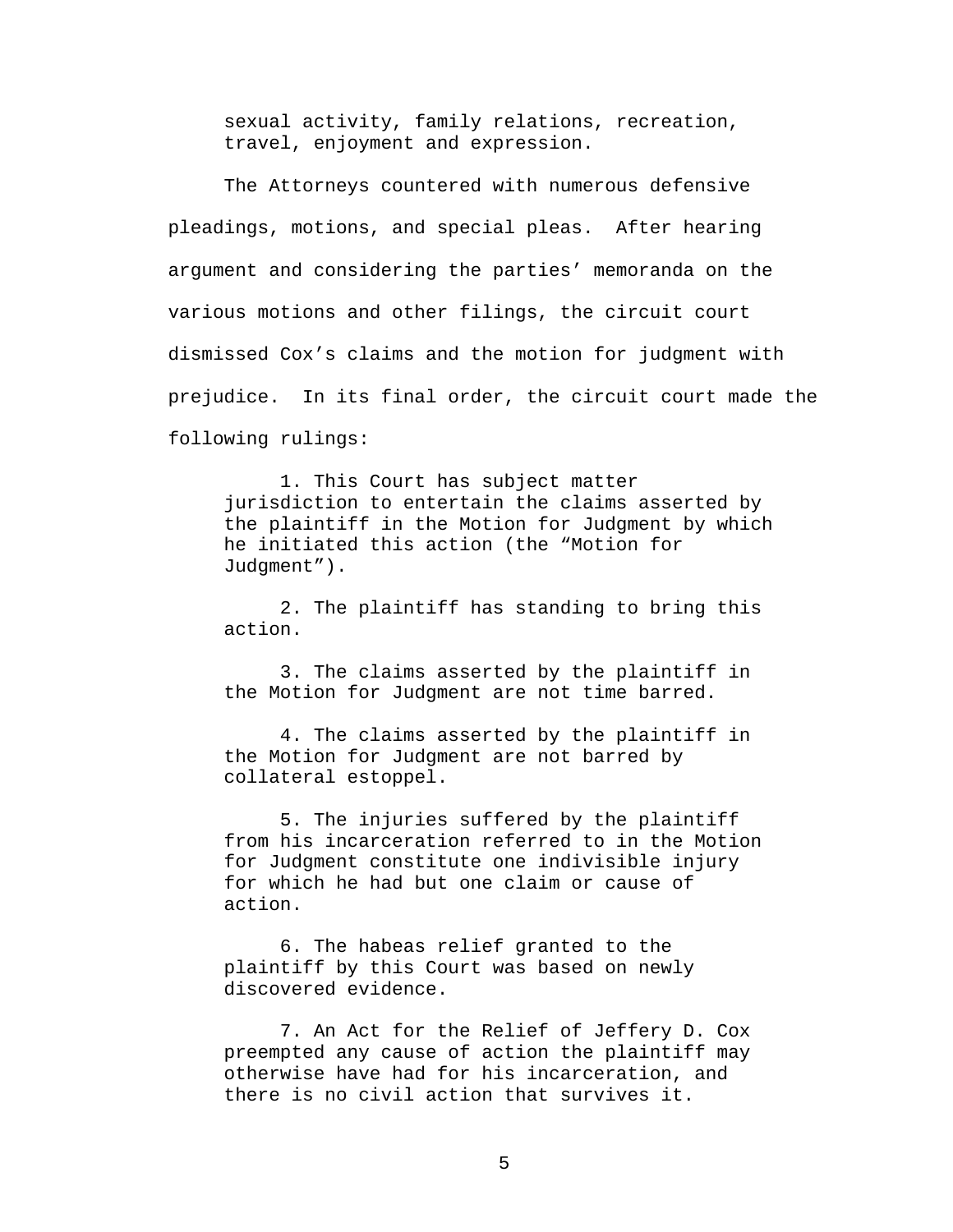8. The claims asserted by the plaintiff in the Motion for Judgment are barred and precluded by:

> a. the doctrine of waiver; b. the doctrine of estoppel; and c. the plaintiff's election of remedies.

The circuit court also denied Cox's motion to reconsider. Cox appeals from the circuit court's judgment.

### II. ANALYSIS

 On appeal, Cox assigns error to the rulings of the circuit court adverse to him. One issue is dispositive whether the circuit court erred in finding that the injuries suffered by Cox as a result of his wrongful incarceration constitute a single, indivisible injury for which he had one claim or cause of action.

It is a generally recognized principle that there can be only one recovery of damages for a single wrong or injury. Pennington v. Bluefield Orthopedics, P.C., 419 S.E.2d 8, 13 (W. Va. 1992); see also McLaughlin v. Siegel, 166 Va. 374, 377, 185 S.E. 873, 874 (1936) ("the injured party is entitled to but one satisfaction for the same cause of action"). Cox, however, asserts that he had two separate injuries, one caused by the Commonwealth and its officers and employees (the Commonwealth) and the other caused by the Attorneys. He further contends that, for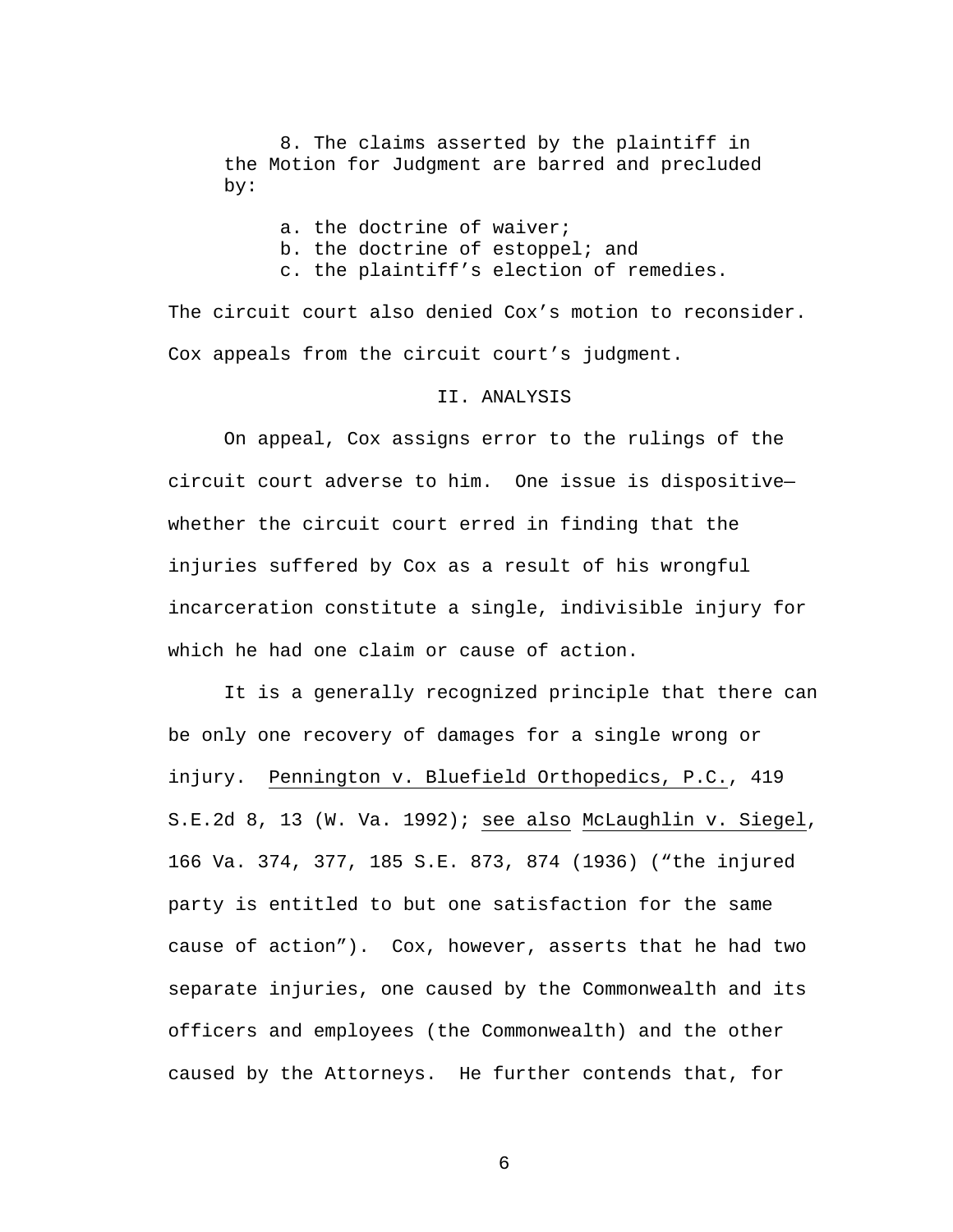each injury, different types of relief would be available and that any determination about the basis of the General Assembly's compensation to Cox would be an exercise in speculation. We do not agree.

The injury for which Cox received compensation from the Commonwealth, through the Act, was his wrongful incarceration. The damages sustained as a result of that injury, as described in the Act, included loss of income and severe physical, emotional, and psychological distress. In the present legal malpractice action, the injury suffered by Cox as a result of the Attorneys' alleged "failure to exercise a reasonable degree of care, skill and diligence in their legal representation of . . . Cox and by breaching their contracts of representation with him" was his wrongful incarceration. Moreover, the elements of damage Cox seeks in this action are the same as those for which he received compensation from the Commonwealth.

Cox does not argue that the type of injuries for which the General Assembly compensated him differs from the type of injuries he currently alleges. Nor does he seek in his motion for judgment punitive damages or attorneys' fees, both of which would have differed from his claim against the Commonwealth. In other words, Cox has made no attempt to differentiate between the injury or the damages caused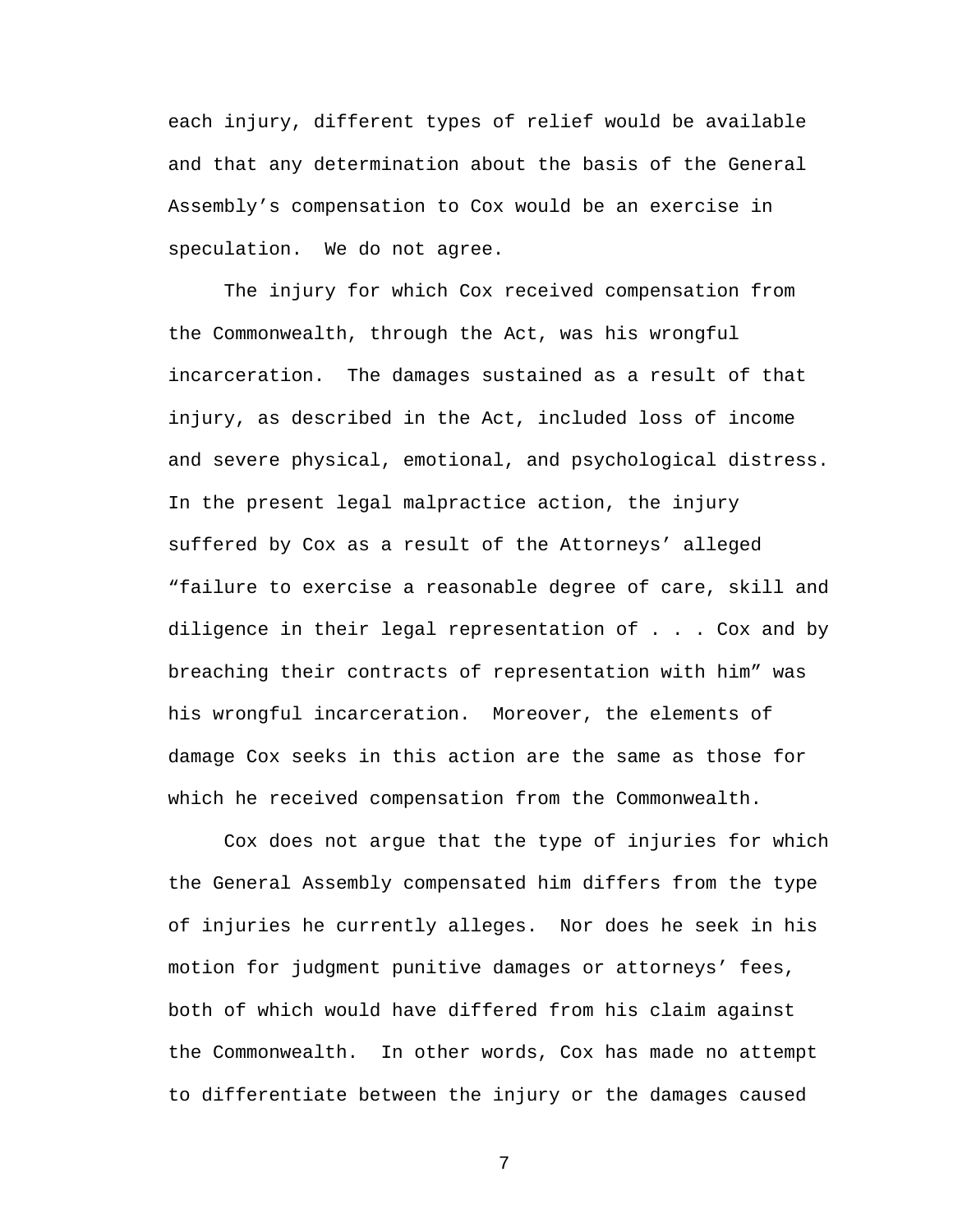by the negligence of the Commonwealth and the injury or damages suffered by Cox as a result of the Attorneys' alleged legal malpractice. See Dwyer v. Yurgaitis, 224 Va. 176, 180, 294 S.E.2d 792, 794 (1982) (because the plaintiff never distinguished between the injuries sustained in two collisions, she suffered an indivisible injury); Dickenson v. Tabb, 208 Va. 184, 192, 156 S.E.2d 795, 801 (1967) ("[a]s [the plaintiff's] injuries were not susceptible of apportionment . . . [they] were indivisible"); see also Maroulis v. Elliott, 207 Va. 503, 511, 151 S.E.2d 339, 345 (1966) (" '[w]here separate and independent acts of negligence of two parties are the direct cause of a single injury to a third person and it is impossible to determine in what proportion each contributed to the injury, either or both are responsible for the whole injury' ") (quoting Murray v. Smithson, 187 Va. 759, 764, 48 S.E.2d 239, 241 (1948)). Thus, we conclude that the circuit court correctly determined that Cox sustained a single, indivisible injury.<sup>4</sup>

 $\overline{4}$  $4$  We note that Code § 8.01-443 allows a plaintiff to bring separate actions against several joint wrongdoers and proceed to judgment in each action. However, the plaintiff's acceptance of payment in satisfaction of such judgment discharges all joint wrongdoers. Cox does not argue that this statute salvages his legal malpractice action against the Attorneys. The legislative policy reflected in Code § 8.01-443, however, is in full accord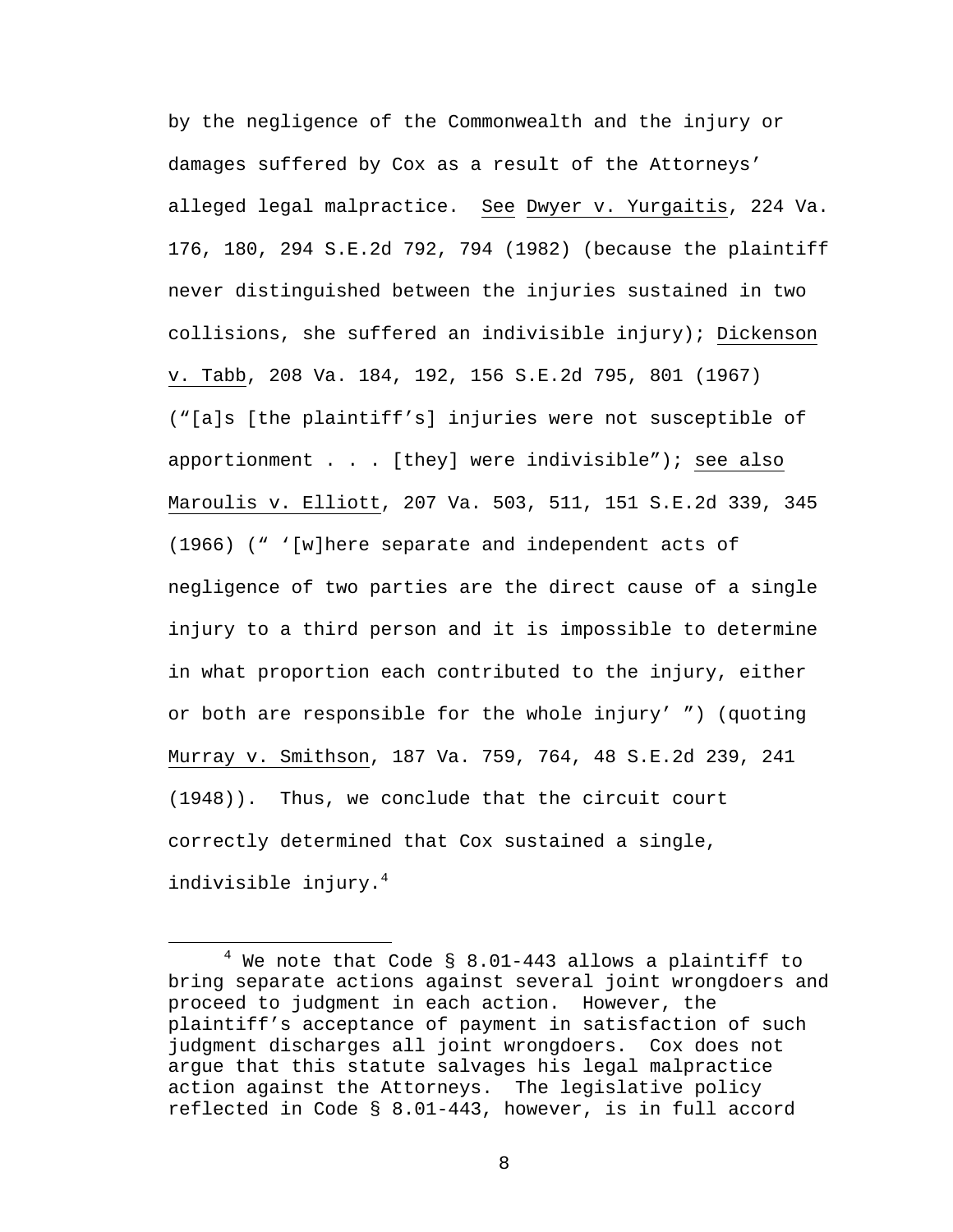It is helpful to compare the nature of Cox's legal malpractice action, i.e., arising out of the Attorneys' defense of criminal charges, with a legal malpractice action arising out of representation in a civil case. In the former, wrongful incarceration was the sole injury suffered by Cox as a result of the alleged negligent acts of the Commonwealth and/or the Attorneys' alleged breach of their respective contract of representation. Indeed, a showing of wrongful incarceration is an element of a cause of action for legal malpractice arising out of the defense of a criminal charge. See Adkins v. Dixon, 253 Va. 275, 282, 482 S.E.2d 797, 801 (1997) (a plaintiff must prove that he/she obtained post-conviction relief as part of a cause of action for a defense attorney's malpractice). In a typical civil action, the underlying injury is not usually the same as the injury caused by subsequent legal malpractice in representing a party in that action. For example, a plaintiff's personal injuries arising from an automobile accident constitute the wrong suffered and the injury at issue in a subsequent civil action, but the failure of that plaintiff's attorney to file the action

1

with the principle that there can be only one recovery for a single, indivisible wrong. Cox, of course, recovered for his injury by accepting the compensation provided in the Act and executing the release.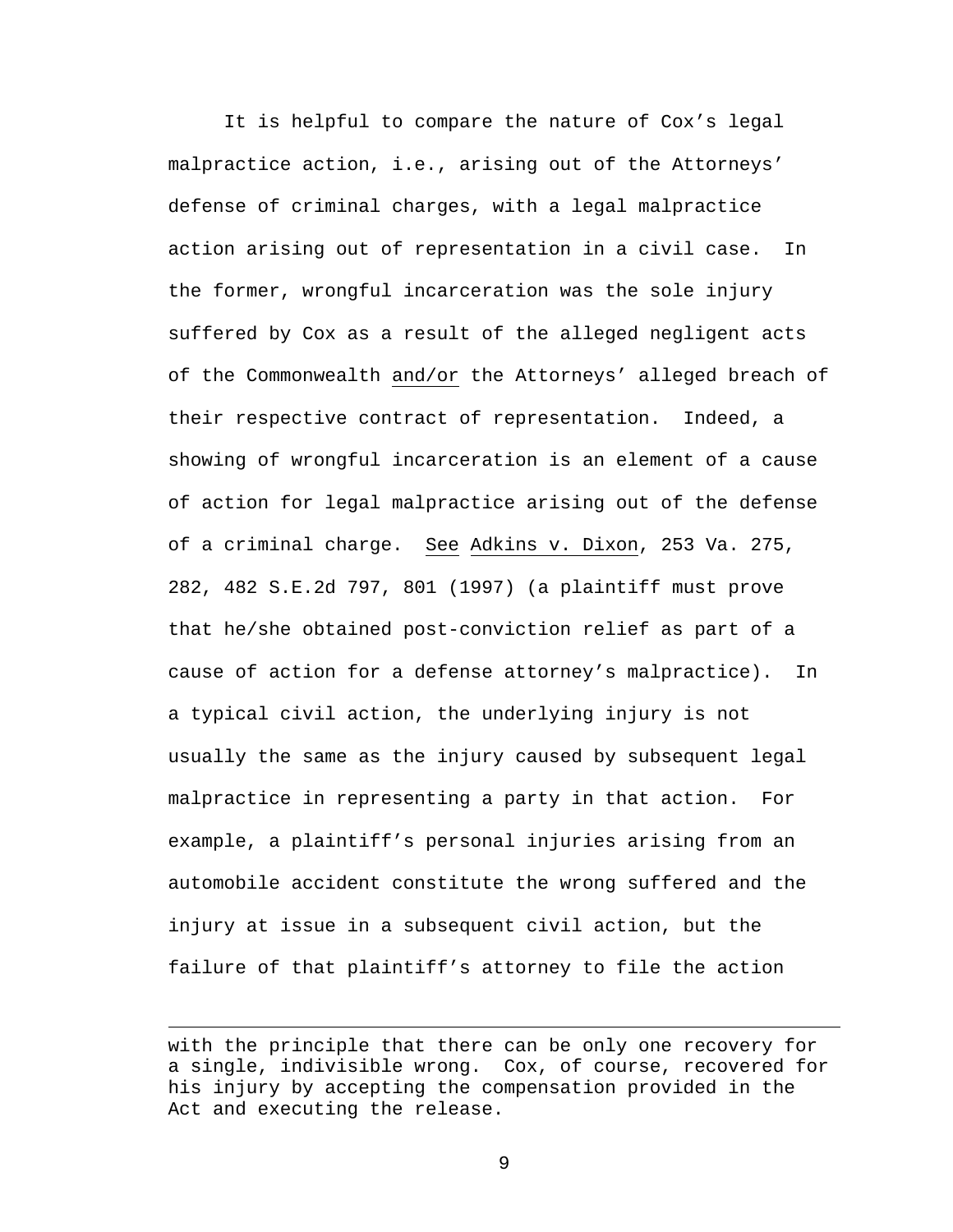within the applicable statute of limitations would not also be a cause of the underlying physical injuries. The plaintiff would be separately wronged by the attorney's malpractice. Such is not the situation with regard to the injury sustained by Cox.

This distinction is borne out by our decision in Katzenberger v. Bryan, 206 Va. 78, 141 S.E.2d 671 (1965). There, the purchasers of real property filed a motion for judgment against an attorney who had examined and certified title to the parcel of property they had contracted to purchase.Id. at 79, 141 S.E.2d at 672. At the time the suit was filed, the purchasers had already settled a claim against the sellers of the property for breach of the warranty of title. Id. The attorney filed a plea of accord and satisfaction, arguing that the settlement of the claim against the sellers was a bar to any further proceedings in the action against him. Id. In the motion for judgment filed against the sellers, "the [purchasers] alleged that they were **. . .** 'without legal title to a portion of the property purported to be conveyed' and were 'without lawful means of ingress and egress' and were 'in danger of being deprived of the use and enjoyment of the entire property.' " Id. at 82, 141 S.E.2d at 674. In the motion for judgment filed against the attorney,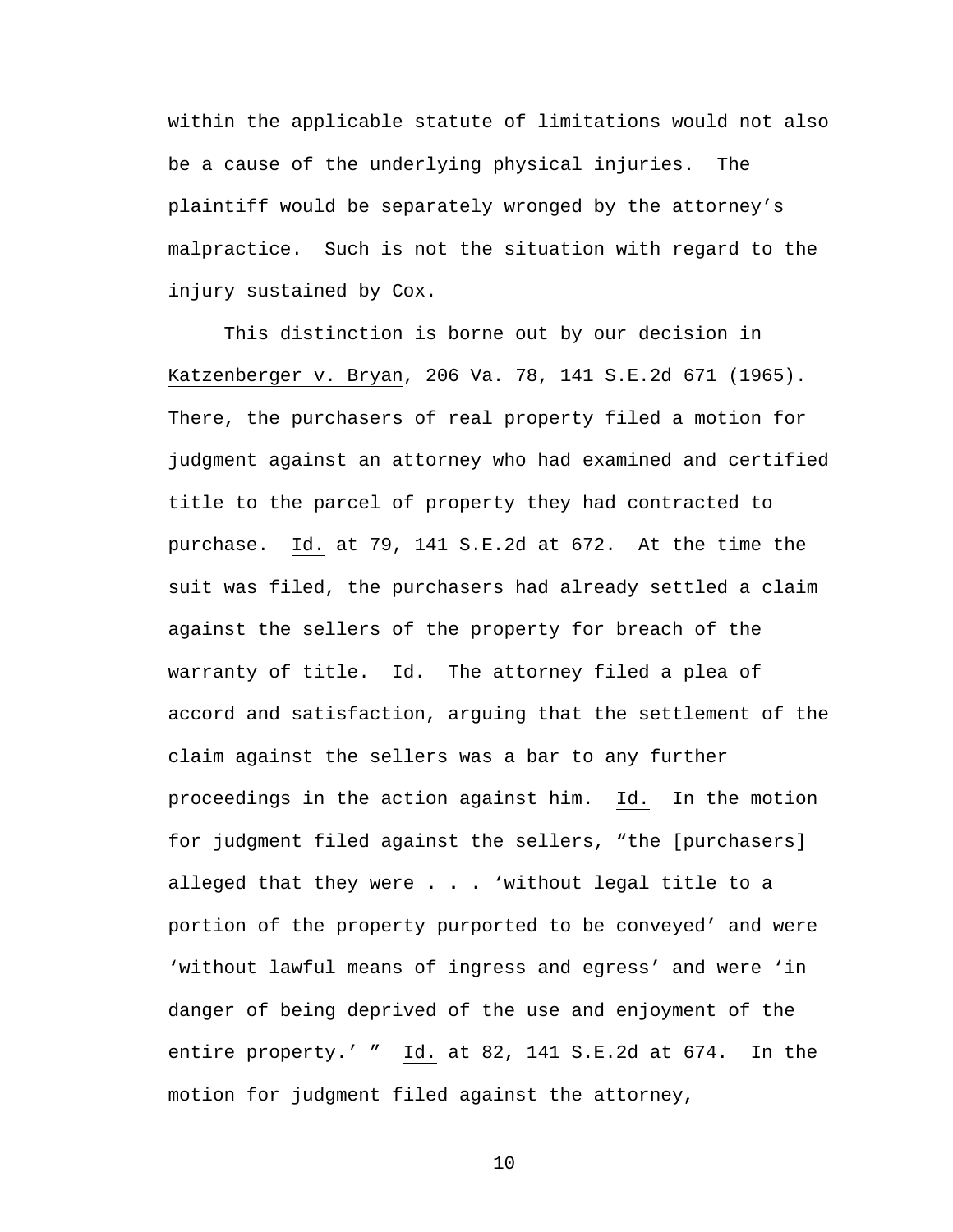the [purchasers] alleged that they were damaged because they were "caused to spend a large sum of money for property to which they did not receive legal title" and to expend "large sums of money in the erection of improvements on property to which they did not have lawful means of ingress and egress."

# Id.

We concluded that the settlement of the cause of action against the sellers was not an accord and satisfaction of the purchasers' claim against the attorney. Id. at 84, 141 S.E.2d at 675. The purchasers were wronged by the sellers because the sellers "breached their covenant that they had the right to convey the land," and the purchasers were separately wronged by the attorney because he "breached his duty to use due care in examining the title to the property." Id. at 85, 141 S.E.2d at 676. We did, however, hold that the purchasers could not have a double recovery by collecting full compensation in the second action if they had been paid for a particular element of damage in the first action. Id.

Later in Cauthorn v. British Leyland, U.K., Ltd., 233 Va. 202, 355 S.E.2d 306 (1987), we explained our decision in Katzenberger:

[o]ur decision . . . did not rest solely on the distinction between the theories of recovery; it was also based on the difference between the relief sought in the two actions. In either proceeding, the purchasers could have recovered the value of the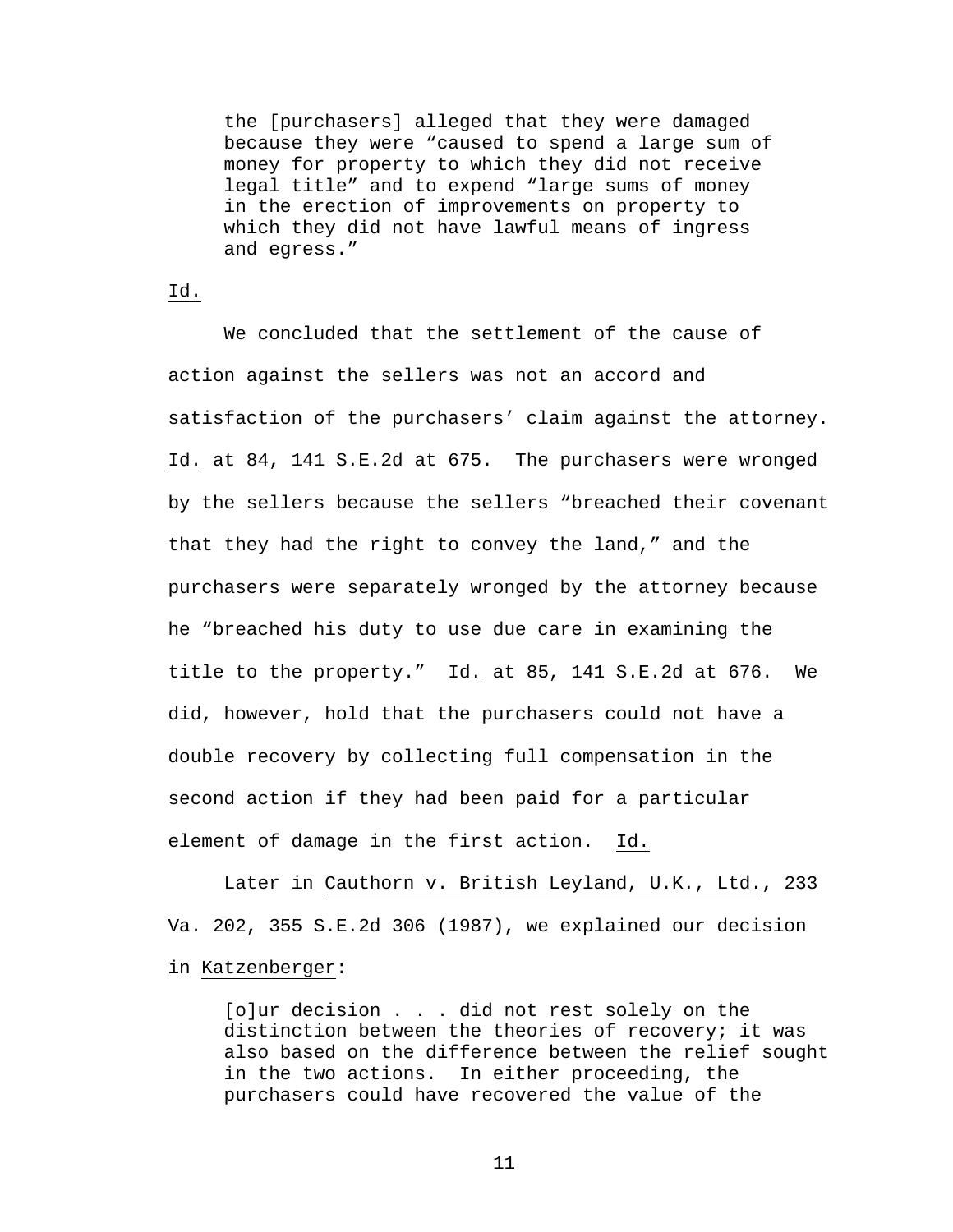portion of the property not conveyed and the diminution in the value of the residue caused by the loss of ingress and egress over the portion not conveyed. But a third element of damages was not common to both causes of action. The loss of the use of certain improvements to the property made by the purchasers was an item of consequential damages not available in the contract action against the sellers but recoverable in the tort action as proximately resulting from the negligence of the lawyer. Thus, the purchasers' damages were not identical in the two actions and did not arise from a single indivisible injury; therefore, their release of the sellers was not an accord and satisfaction of their claim against the lawyer.

### Id. at 206, 355 S.E.2d at 308.

The difference in the relief sought was likewise a factor in our decision in Hiss v. Friedberg, 201 Va. 572, 112 S.E.2d 871 (1960), another case involving litigation arising out of the purchase of real estate. There, the purchasers filed a suit against the sellers for breaches of warranty and covenants of title and joined in as defendants their attorneys, claiming damages for the attorneys' breach of the employment contract and violation of an escrow agreement. Id. at 573, 112 S.E.2d at 873. The purchasers settled their claims against the sellers, but the suit continued against the attorneys. Id.The purchasers sought to recover their expenses, including counsel fees that they had incurred in the litigation against the sellers. Id.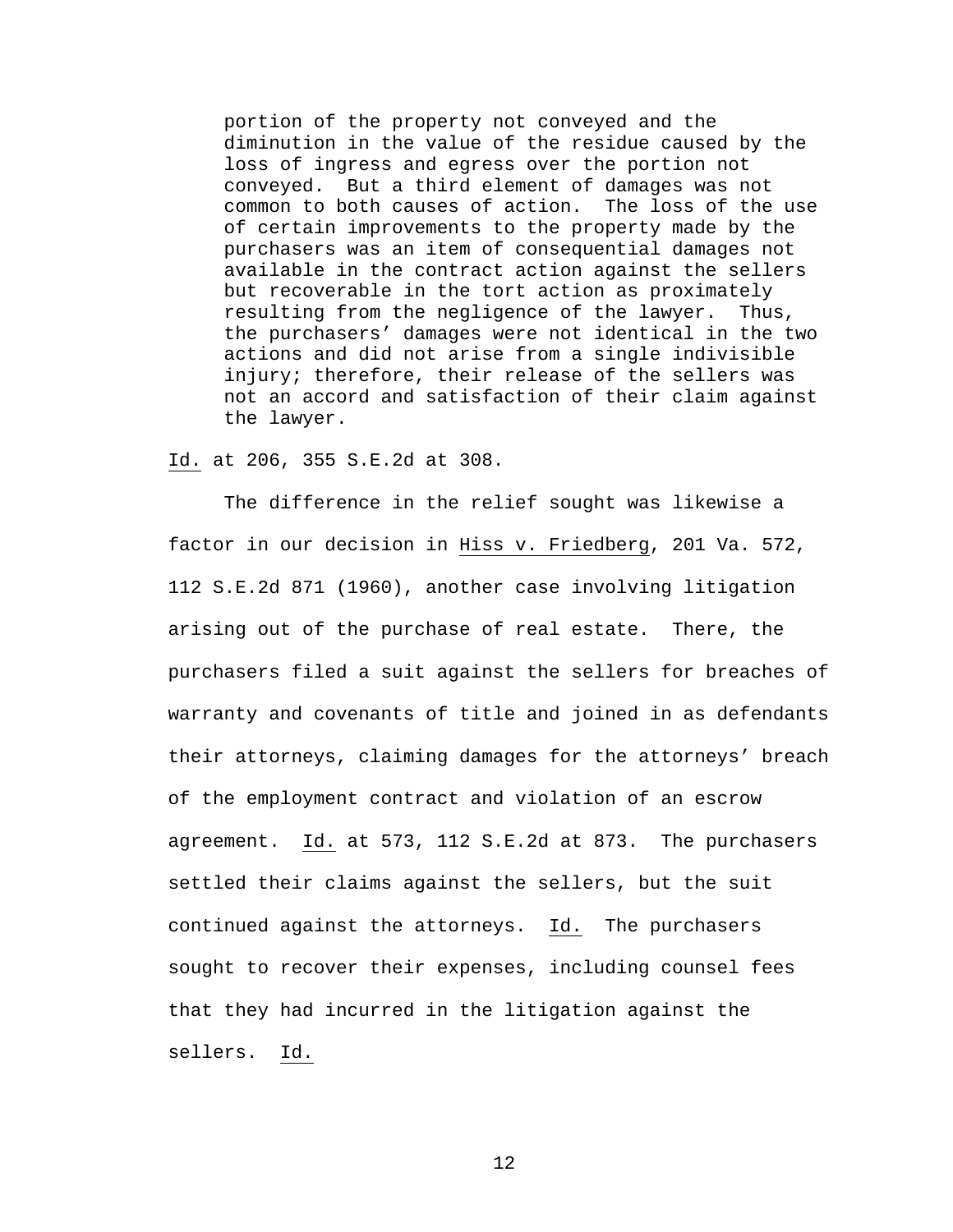On appeal, the attorneys argued that the release of the sellers and dismissal of the suit against them barred any recovery by the purchasers from the attorneys. Id. at 576, 112 S.E.2d at 874. We disagreed with the attorneys and affirmed the trial court's award of damages to the purchasers. Id. at 579, 112 S.E.2d at 877. In doing so, we stated that the sellers were "liable for damages flowing from their failure to deliver possession of the property as agreed." Id. at 576, 112 S.E.2d at 875. In the suit against the sellers, the purchasers could not recover as damages the amount of counsel fees incurred in that litigation. Id. at 576–77, 112 S.E.2d at 875. In contrast, the attorneys breached their contractual obligation to insure that the purchasers obtained immediate possession of the property, and as a result of that breach, the purchasers had to resort to litigation against the sellers. Id. at 577, 112 S.E.2d at 875.

In the present legal malpractice action, Cox, unlike the purchasers in Katzenberger and Hiss, does not seek to recover from the Attorneys an element of damage different from the damages provided by the Act, such as his litigation expenses incurred in obtaining habeas corpus relief. In the Act, the General Assembly stated that it was compensating Cox for the "physical, emotional and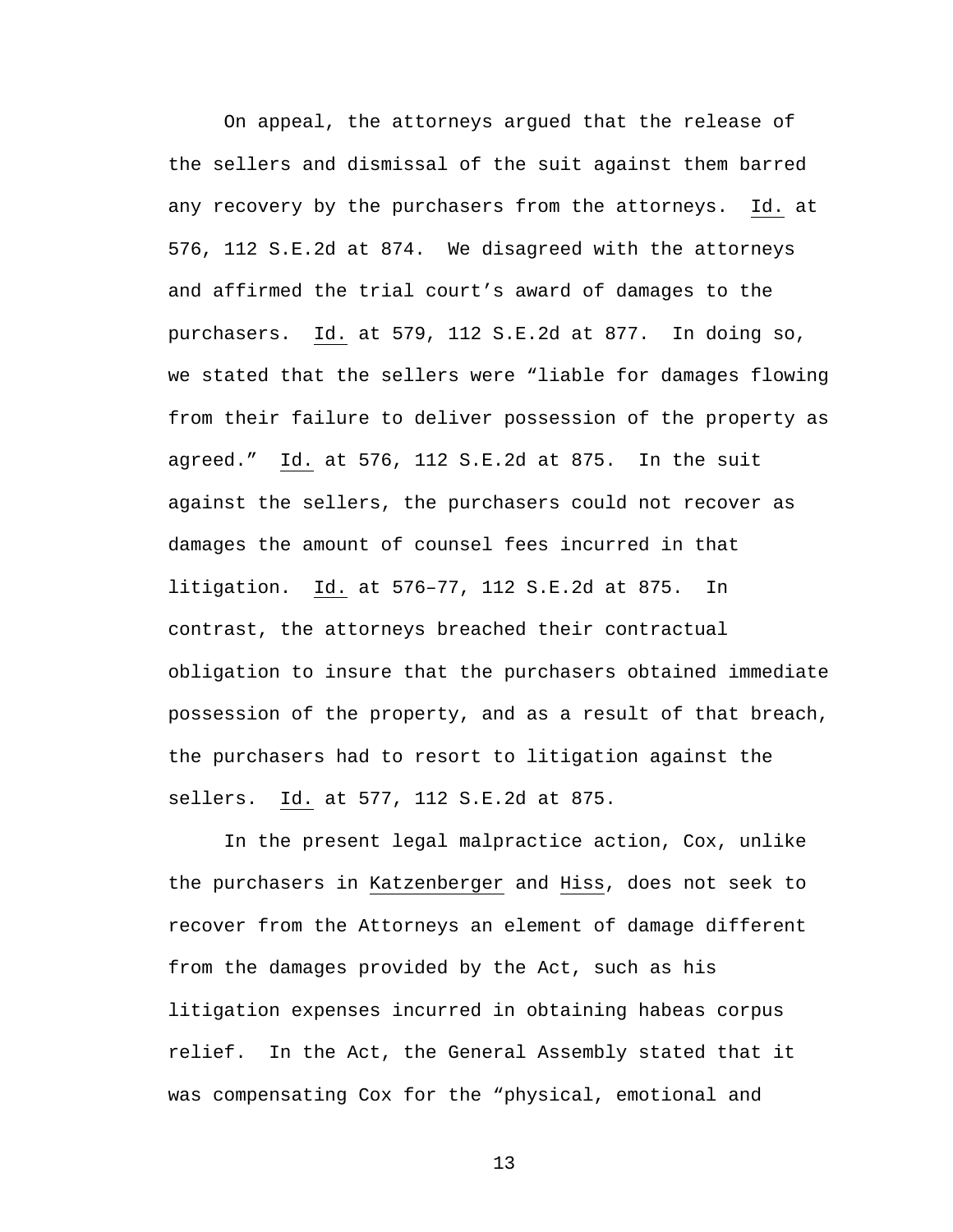psychological" damages arising out of his "wrongful incarceration." That injury, and those damages, are the same as Cox now alleges were caused by the Attorneys' legal malpractice. As stated earlier, Cox has not made any differentiation between the damages under the Act and the damages under his legal malpractice claim.

We now turn to the release executed by Cox upon receiving compensation pursuant to the Act and its effect, if any, on this legal malpractice action in light of our conclusion that Cox suffered a single, indivisible injury. Cox argues that the provisions of Code § 8.01-35.1 are applicable and therefore the release of the Commonwealth did not discharge the Attorneys from their liability. In relevant part, Code § 8.01-35.1(A)(1) states that "[w]hen a release or covenant not to sue is given in good faith to one of two or more persons liable in tort for the same injury, [i]t shall not discharge any of the other tortfeasors from liability for the injury." The premise of Cox's argument is that a legal malpractice action is based in tort, and the Attorneys and the Commonwealth are joint tortfeasors. Again, we do not agree.

"A cause of action for legal malpractice requires the existence of an attorney-client relationship which [gives] rise to a duty, breach of that duty by the defendant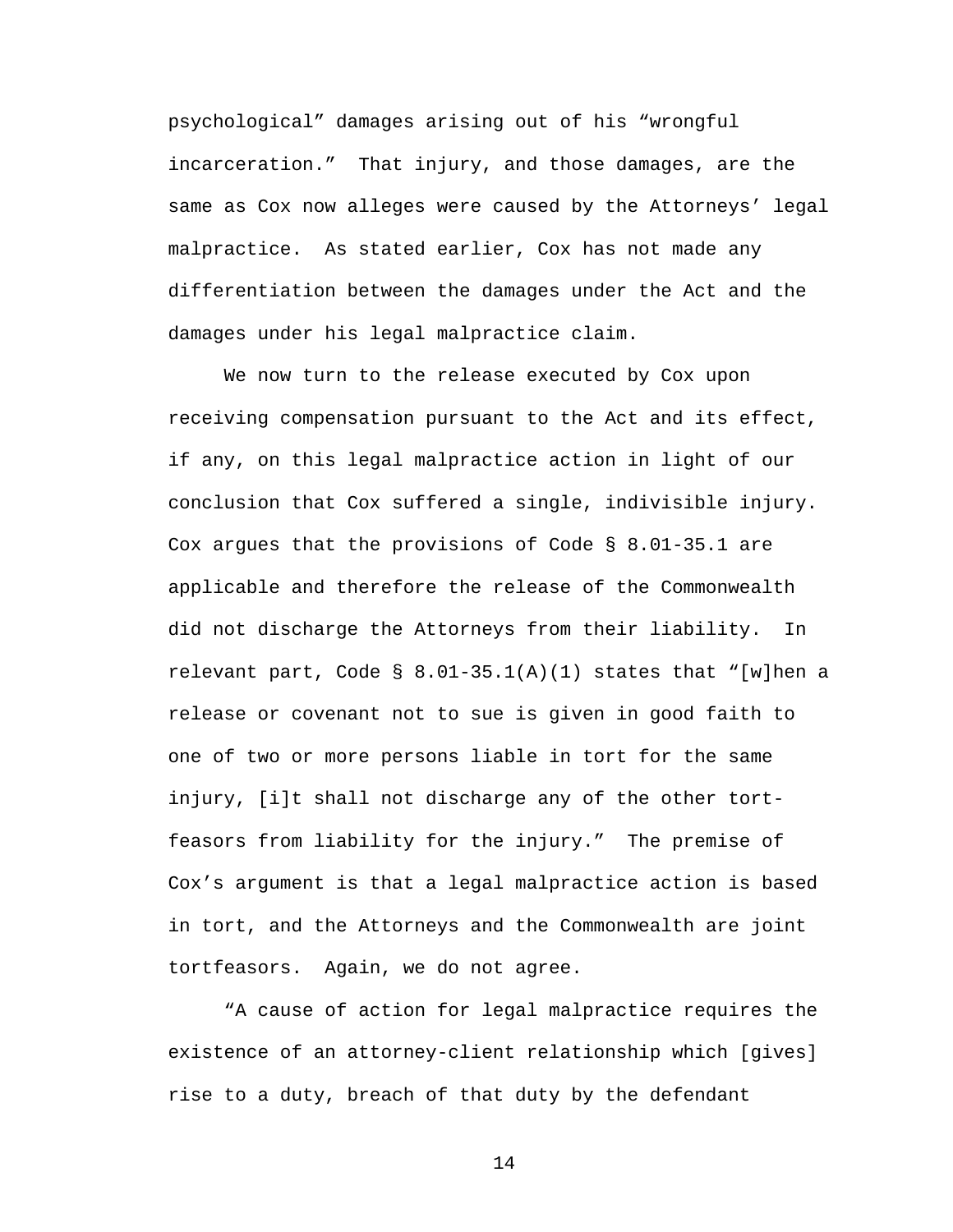attorney, and that the damages claimed by the plaintiff client must have been proximately caused by the defendant attorney's breach." Rutter v. Jones, Blechman, Woltz & Kelly, P.C., 264 Va. 310, 313, 568 S.E.2d 693, 695 (2002). Thus, "an action for the negligence of an attorney in the performance of professional services, while sounding in tort, is an action for breach of contract . . . ." Oleyar v. Kerr, 217 Va. 88, 90, 225 S.E.2d 398, 400 (1976); accord Shipman v. Kruck, 267 Va. 495, 501, 593 S.E.2d 319, 322 (2004). It is the contract formed between an attorney and a client that gives rise to the attorney-client relationship; but for the contract, the attorney owes no duty to the client. O'Connell v. Bean, 263 Va. 176, 180, 556 S.E.2d 741, 743 (2002).

Implicit in this contractual relationship is the duty to "'exercise a reasonable degree of care, skill, and dispatch in carrying out the business for which [the attorney] is employed.'" Id. at 181, 556 S.E.2d at 743 (quoting Ortiz v. Barrett, 222 Va. 118, 126, 278 S.E.2d 833, 837 (1981)). Although "the contractually implied duties of due care and fiduciary responsibility employ tort concepts," those concepts and other principles relating to torts are applicable in legal malpractice actions. Id. at 181, 556 S.E.2d at 743; see, e.g., Lyle, Siegel, Croshaw &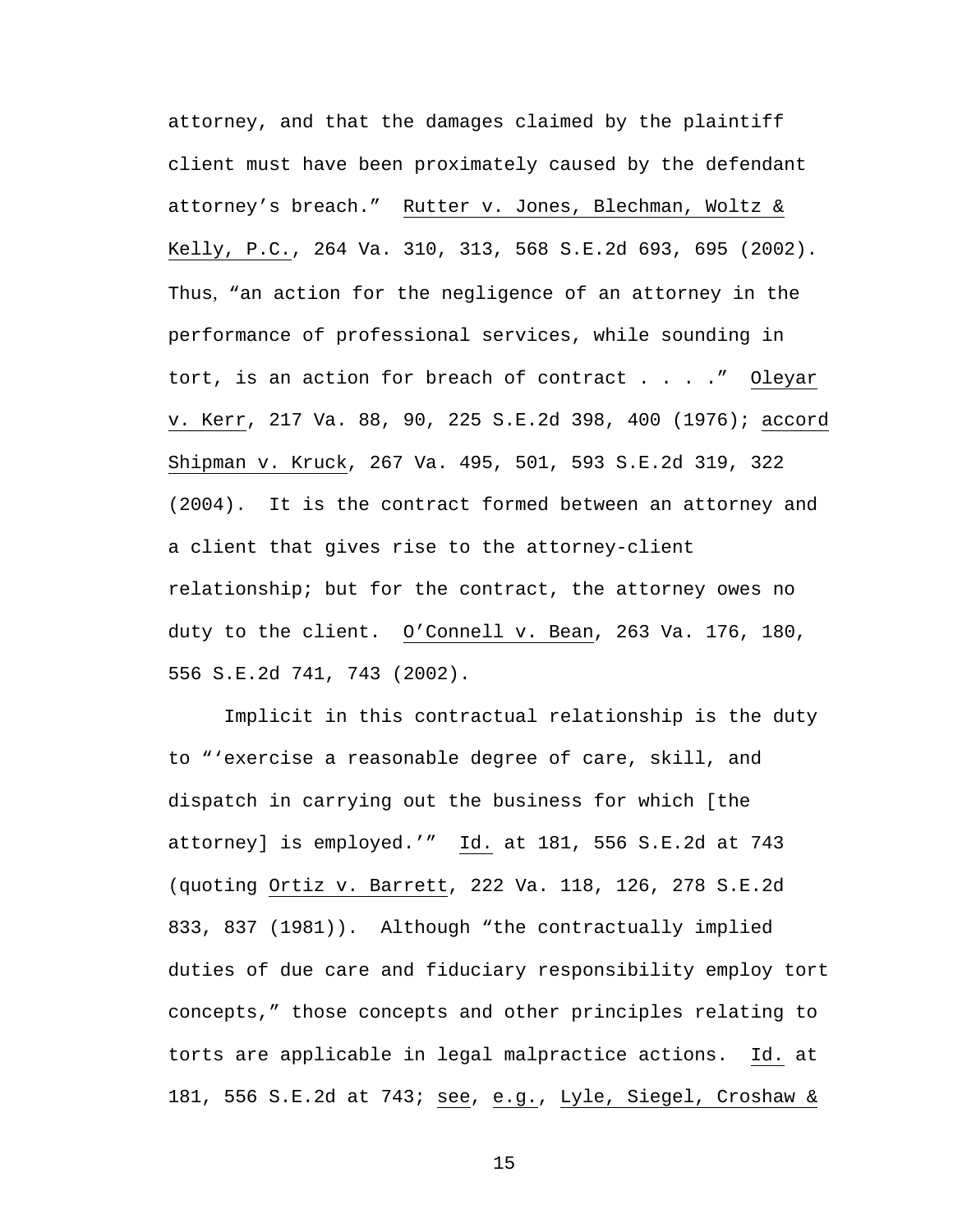Beale, P.C. v. Tidewater Capital Corp., 249 Va. 426, 432, 457 S.E.2d 28, 32 (1995) (applying the principle of contributory negligence). The cause of action, nevertheless, is one for breach of contract. Oleyar, 217 Va. at 90, 225 S.E.2d at 400.

Cox erroneously relies on our decisions in Shipman and Lyle for the proposition that a cause of action for legal malpractice is a tort claim. In both cases, this Court said that legal malpractice sounds in tort, Shipman, 267 Va. at 501, 593 S.E.2d at 322; Lyle, 249 Va. at 432, 457 S.E.2d at 32, but we also reiterated the attorney-client contractual relationship. Id. In Shipman, we held, as we had previously, that "[t]he statute of limitations for legal malpractice actions is the same as those for breach of contract because although legal malpractice actions sound in tort, it is the contract that gives rise to the duty." 267 Va. at 501, 593 S.E.2d at 322. Similarly, in Lyle, where we held that the defense of contributory negligence is available in legal malpractice actions, 249 Va. at 432, 457 S.E.2d at 32, we explained:

[T]he attorney-client relationship is formed by a contract. Nonetheless, the duty upon the attorney to exercise reasonable care, skill, and diligence on behalf of the client arises out of the relationship of the parties, irrespective of a contract, and the attorney's breach of that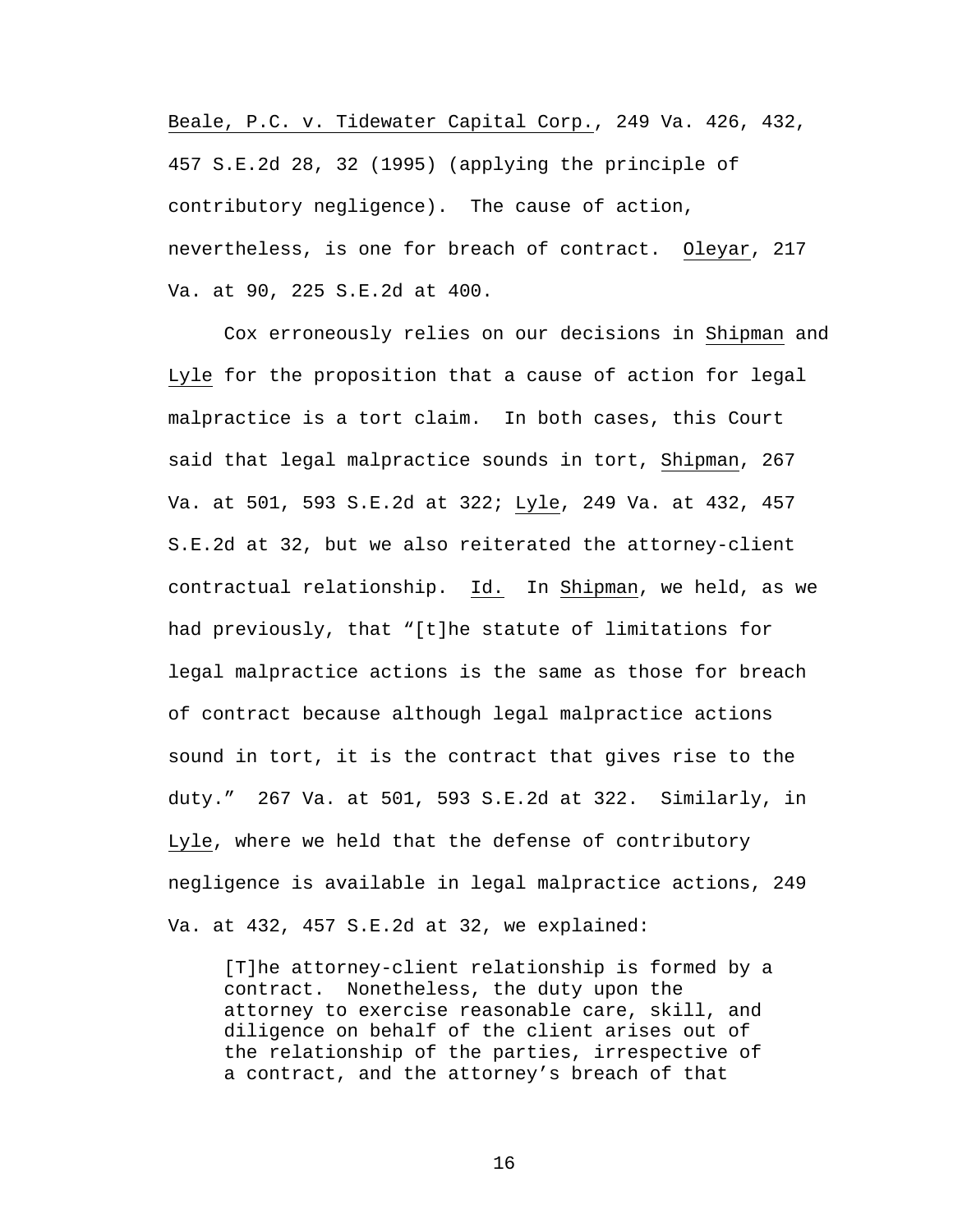duty, i.e., the appropriate standard of care, constitutes negligence.

Id. We further note that Cox, in his motion for judgment, employed the tort concept of "applicable standard of care" but also alleged as to each of the Attorneys a breach of their respective "contract of representation."

 Since Cox's action against the Attorneys for their alleged negligence in the performance of their professional services is an action for breach of contract, the Attorneys are not joint tortfeasors with the Commonwealth. Accordingly, the provisions of Code § 8.01-35.1, which expressly apply only when "two or more persons [are] liable in tort for the same injury," have no bearing on the question of the effect, if any, of the release executed by Cox. To answer that question, we therefore turn to the common law.

 In Cauthorn, 233 Va. at 203, 355 S.E.2d at 307, a minor was injured in an automobile collision. After settling with the insurance companies that provided coverage to the operator and owner of the vehicle in which the minor was a passenger,<sup>5</sup> the minor's guardian filed an action against the automobile manufacturer, the wheel manufacturer, and the dealer who sold the automobile,

 $\overline{a}$ 

<sup>5</sup> A circuit court approved the settlement**.**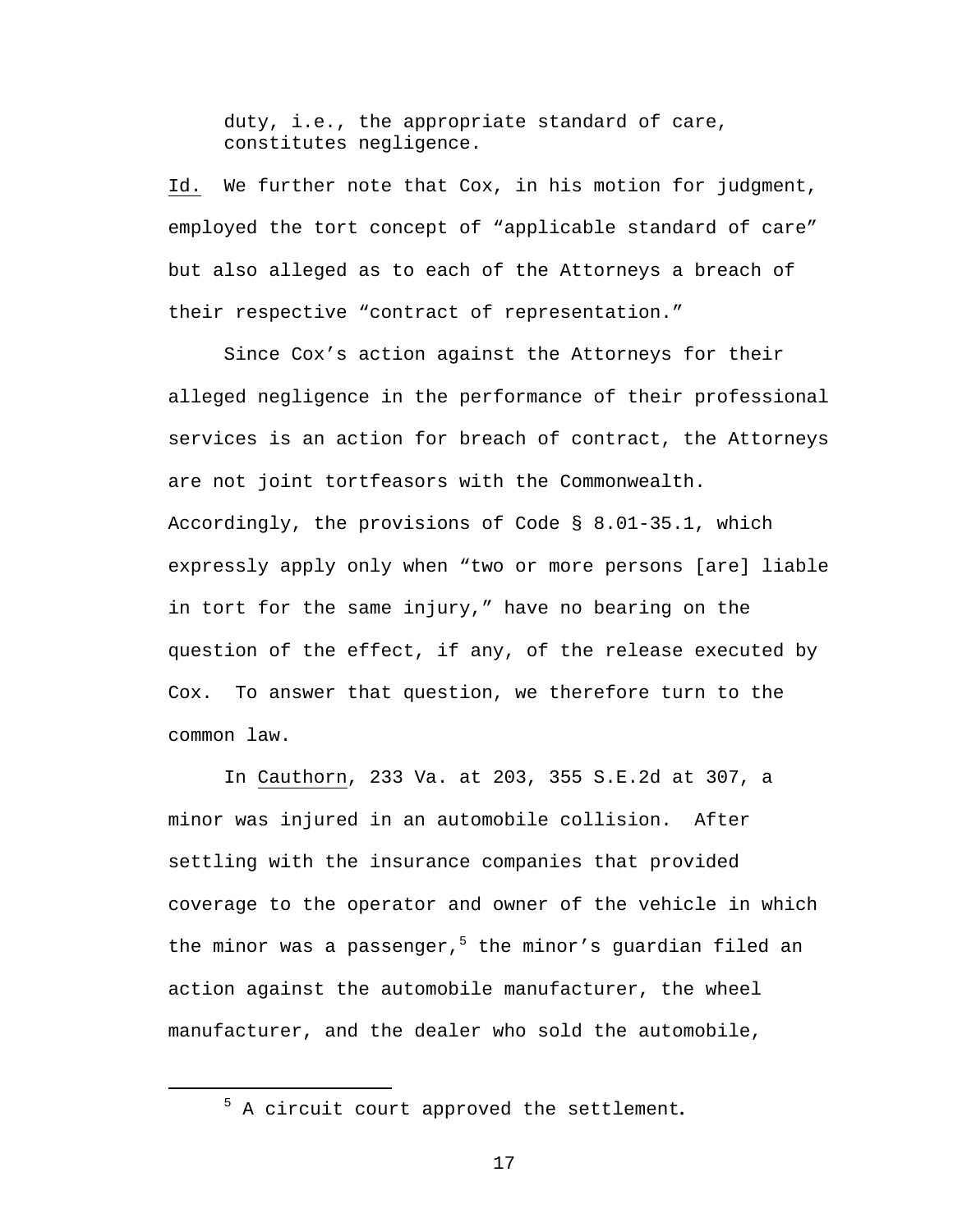alleging negligence and breach of warranties of merchantability and fitness. Id. at 204, 355 S.E.2d at 307. The defendants filed special pleas asserting that the court-approved settlement and release also released the defendants of any liability for the minor's personal injuries resulting from the automobile accident. Id.

On appeal, we concluded that the minor "sustained injuries which, although they may have had more than a single cause, constituted a single, indivisible injury. [The] settlement with and release of the insurance companies and their insureds constituted an accord and satisfaction of [the minor's] cause of action for her single indivisible injury." Id. at 205, 355 S.E.2d at 308. In reaching this decision, we noted that "[p]rior to the enactment of Code § 8.01-35.1 in 1979, the rule of law in Virginia was that a release of one joint tortfeasor released all joint tortfeasors." Id. at 204, 355 S.E.2d at 307. That rule, as we recognized, references the parties as "joint tortfeasors," but we held that "its application to a particular case does not depend upon their relationship as joint tortfeasors." Id. Thus, even though the minor had two causes of action, one sounding in tort and the other in contract, the Court held "that where there is one indivisible injury, as here, for which settlement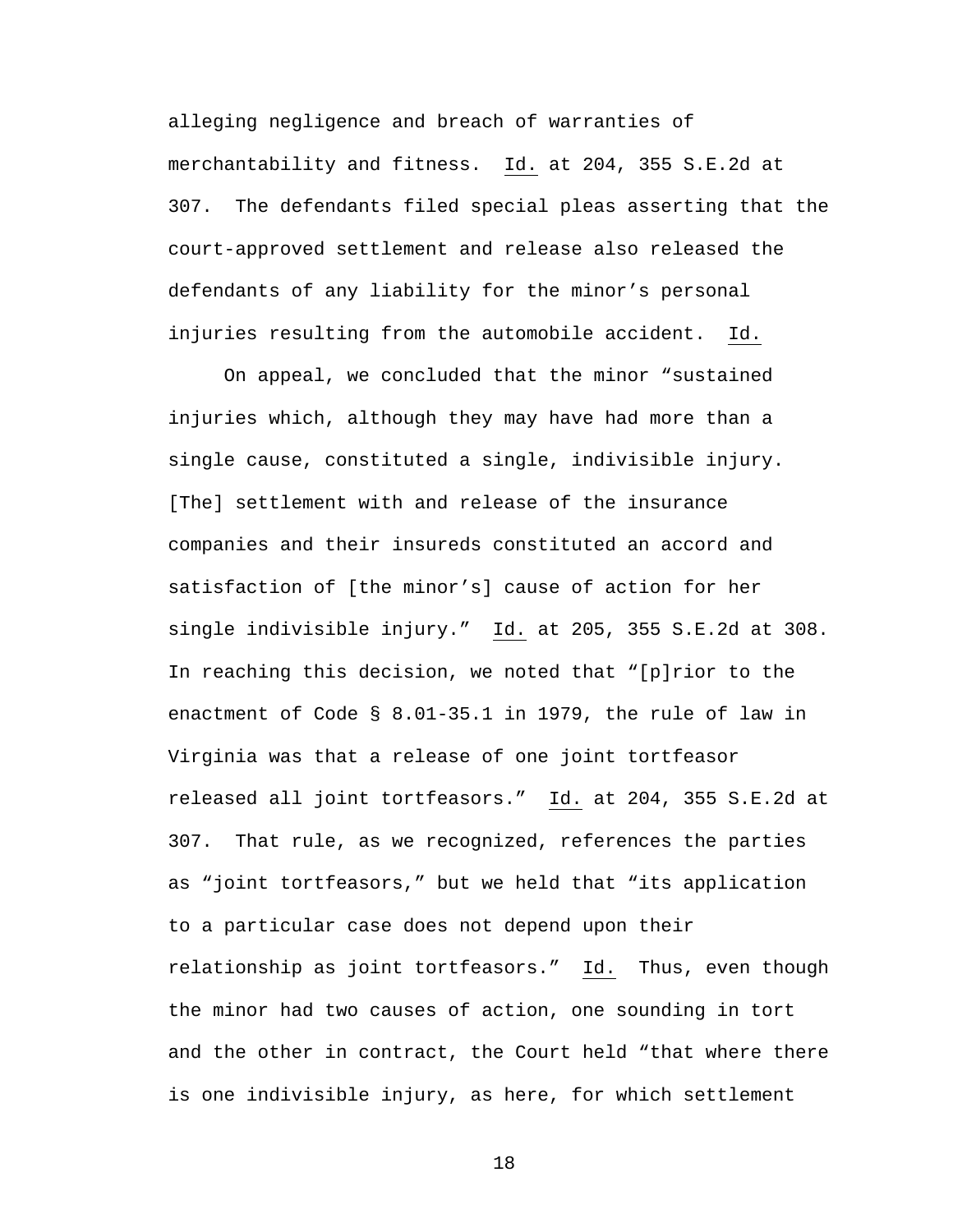has been consummated, unconditional release of one allegedly liable for the injury bars recovery against others also allegedly liable, regardless of the theory upon which liability is predicated." Id. at 207, 355 S.E.2d at 309 (emphasis added). Applying the principles taught in Cauthorn, we conclude that Cox, having suffered a single, indivisible injury for which he received compensation under the Act**,** and having unconditionally released certain tortfeasors allegedly liable for his injury, cannot recover from the Attorneys for their alleged liability.

#### III. CONCLUSION

Cox suffered a single, indivisible injury—his wrongful incarceration.<sup>6</sup> Because his legal malpractice cause of action is one for breach of contract, the Attorneys and the Commonwealth are not joint tortfeasors, thereby making the protection afforded by Code § 8.01-35.1 unavailable to Cox. Consequently, under the common law, his release of the Commonwealth now bars recovery against others allegedly liable for his wrongful incarceration, regardless of the theory upon which such liability may be predicated.

<sup>6</sup>  $6$  In 2004, the General Assembly enacted Code § 8.01-195.11, which provides for compensation to certain persons wrongfully incarcerated; the statute is inapplicable to this action.